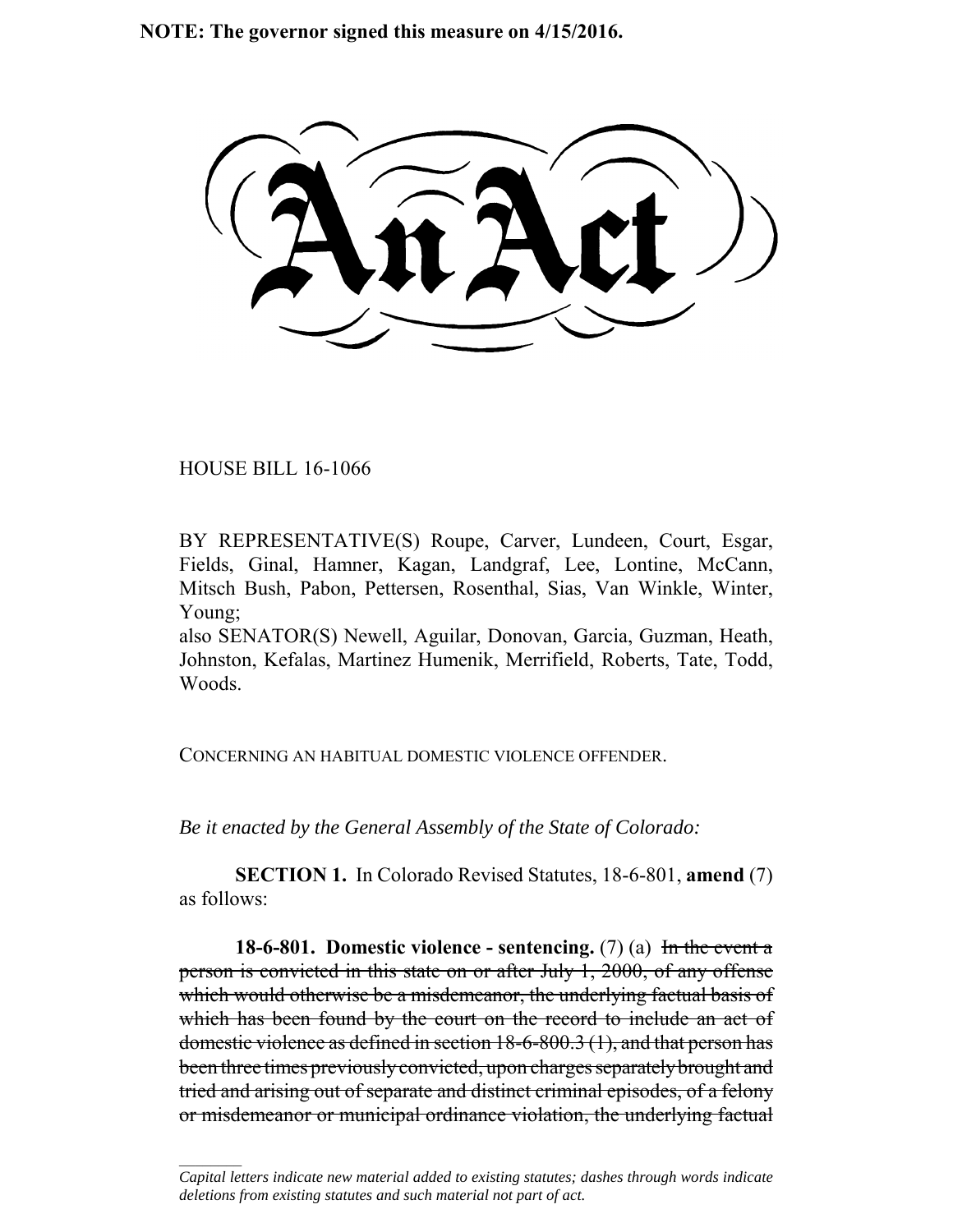basis of which was found by the court on the record to include an act of domestic violence, the prosecuting attorney may petition the court to adjudge the person an habitual domestic violence offender, and such person shall be convicted of a class 5 felony. If the person is adjudged an habitual domestic violence offender, the court shall sentence the person pursuant to the presumptive range set forth in section 18-1.3-401 for a class 5 felony. The former convictions and judgments shall be set forth in apt words in the indictment or information ANY MISDEMEANOR OFFENSE THAT INCLUDES AN ACT OF DOMESTIC VIOLENCE IS A CLASS 5 FELONY IF THE DEFENDANT AT THE TIME OF SENTENCING HAS BEEN PREVIOUSLY CONVICTED OF THREE OR MORE PRIOR OFFENSES THAT INCLUDED AN ACT OF DOMESTIC VIOLENCE AND THAT WERE SEPARATELY BROUGHT AND TRIED AND ARISING OUT OF SEPARATE CRIMINAL EPISODES.

(b) THE PRIOR CONVICTIONS MUST BE SET FORTH IN APT WORDS IN THE INDICTMENT OR INFORMATION. FOR THE PURPOSES OF THIS SECTION, "CONVICTION" INCLUDES ANY FEDERAL, STATE, OR MUNICIPAL CONVICTION FOR A FELONY, MISDEMEANOR, OR MUNICIPAL ORDINANCE VIOLATION.

(c) TRIALS IN CASES ALLEGING THAT THE DEFENDANT IS AN HABITUAL DOMESTIC VIOLENCE OFFENDER PURSUANT TO THIS SUBSECTION (7) MUST BE CONDUCTED IN ACCORDANCE WITH THE RULES OF CRIMINAL PROCEDURE FOR FELONIES.THE TRIER OF FACT SHALL DETERMINE WHETHER AN OFFENSE CHARGED INCLUDES AN ACT OF DOMESTIC VIOLENCE.

(d) FOLLOWING A CONVICTION FOR AN OFFENSE WHICH UNDERLYING FACTUAL BASIS INCLUDES AN ACT OF DOMESTIC VIOLENCE:

(I) IF ANY PRIOR CONVICTION INCLUDED A DETERMINATION BY A JURY OR WAS ADMITTED BY THE DEFENDANT THAT THE OFFENSE INCLUDED AN ACT OF DOMESTIC VIOLENCE, THE COURT SHALL PROCEED TO SENTENCING WITHOUT FURTHER FINDINGS AS TO THAT PRIOR CONVICTION BY THE JURY OR BY THE COURT, IF NO JURY TRIAL IS HAD;

(II) FOR ANY PRIOR CONVICTION IN WHICH THE FACTUAL BASIS WAS FOUND BY THE COURT TO INCLUDE AN ACT OF DOMESTIC VIOLENCE, BUT DID NOT INCLUDE A FINDING OF DOMESTIC VIOLENCE BY A JURY OR THAT WAS NOT ADMITTED BY THE DEFENDANT, THE TRIAL COURT SHALL PROCEED TO A SENTENCING STAGE OF THE PROCEEDINGS. THE PROSECUTION SHALL PRESENT EVIDENCE TO THE TRIER OF FACT THAT THE PRIOR CONVICTION

## PAGE 2-HOUSE BILL 16-1066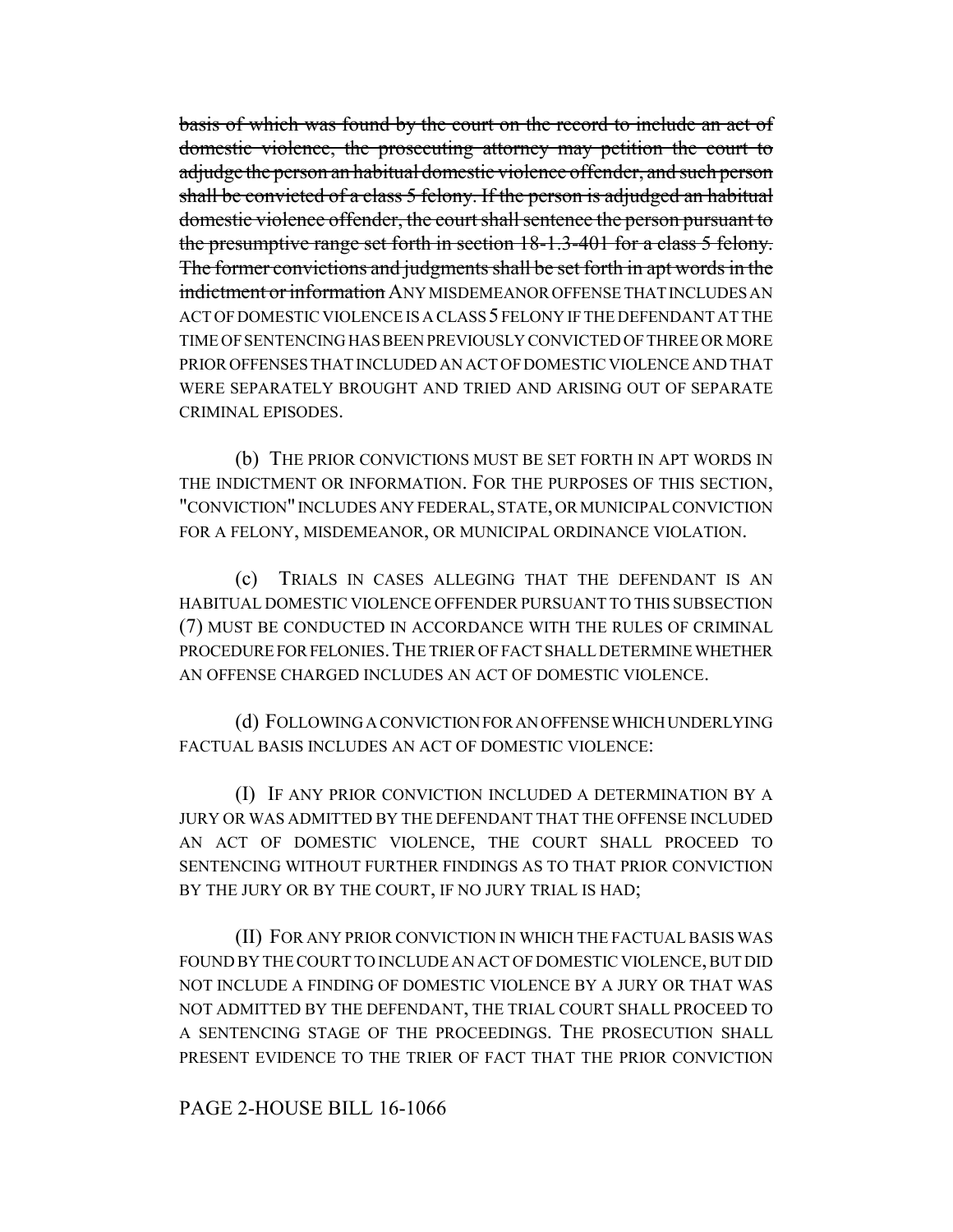INCLUDED AN ACT OF DOMESTIC VIOLENCE. THE PROSECUTION HAS THE BURDEN OF PROOF BEYOND A REASONABLE DOUBT.

(III) AT THE SENTENCING STAGE, THE FOLLOWING APPLIES:

(A) A FINDING OF DOMESTIC VIOLENCE MADE BY A COURT AT THE TIME OF THE PRIOR CONVICTION CONSTITUTES PRIMA FACIE EVIDENCE THAT THE CRIME INVOLVED DOMESTIC VIOLENCE;

(B) EVIDENCE OF THE PRIOR CONVICTION IS ADMISSIBLE THROUGH THE USE OF CERTIFIED DOCUMENTS UNDER SEAL, OR THE COURT MAY TAKE JUDICIAL NOTICE OF A PRIOR CONVICTION;

(C) EVIDENCE ADMITTED IN THE GUILT STAGE OF THE TRIAL, INCLUDING TESTIMONY OF THE DEFENDANT AND OTHER ACTS ADMITTED PURSUANT TO SECTION 18-6-801.5, MAY BE CONSIDERED BY THE FINDER OF FACT.

**SECTION 2. Effective date - applicability.** This act takes effect July 1, 2016, and applies to offenses committed on or after said date.

**SECTION 3. Safety clause.** The general assembly hereby finds,